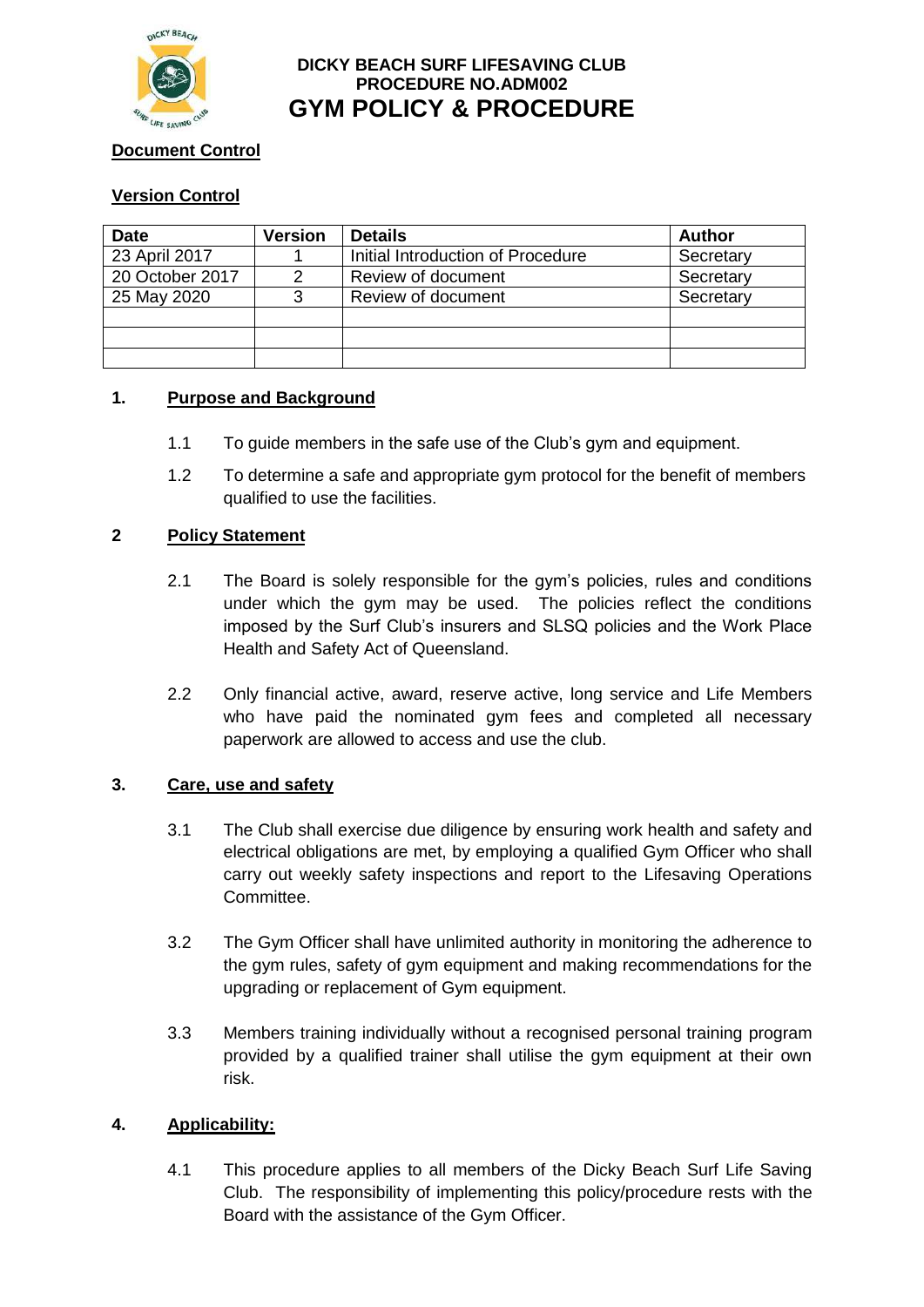

### **5. Statutory/Constitution/By-Laws Requirements**

5.1 This procedure specifically relates to clauses By-Laws 1.14(e) and 2.6; Work Place Health and Safety Act of Queensland; and insurance policies governing the Dicky Beach Surf Life Saving Club.

#### **6. Considerations**

- 6.1 The Gym Officer will be responsible for the operation of the gym including equipment and members.
- 6.2 The Gym Officer will be responsible for carrying out a safety check of all gym equipment on a weekly basis.
- 6.3 The Club Administrator will be responsible for gym application forms, an up to date register of financial gym members, the issuing of gym keys and the return of the gym keys when the member is no longer a financial member of the gym.

### **7. Procedures**

- 7.1 This procedure relates to By-Laws 1.14e.
- 7.2 Members wishing to access the gym must complete an application form for membership and access to the gym. This form is available from the Club Administrator or refer to the Policies and Procedures Manual (Template No. TEMP015)
- 7.3 Members using the gym must be over 18 years of age unless they are in company with a qualified gym instructor and working to a training plan prepared by a qualified instructor.
- 7.4 The completed application form is to be provided to the Gym Officer. The Club Captain in conjunction with the Surf Sports Officer will identify if the member complies with the eligibility of using the gym consistent with insurance and membership requirements.
- 7.5 The approving officer will then forward the form to the Club Administrator who will then issue a key to that member and update the gym key holder register.
- 7.6 The Club Administrator will provide the member with the following forms, which must be completed and handed back to the Club Administrator before a key is issued:
	- 7.6.1 Gym Induction Form (TEMP016);
	- 7.6.2 Gym Waiver Form (TEMP017);
	- 7.6.3 A Gym Pre-Activity Form (TEMP018); and
	- 7.6.3 A copy of Procedure (ADM002).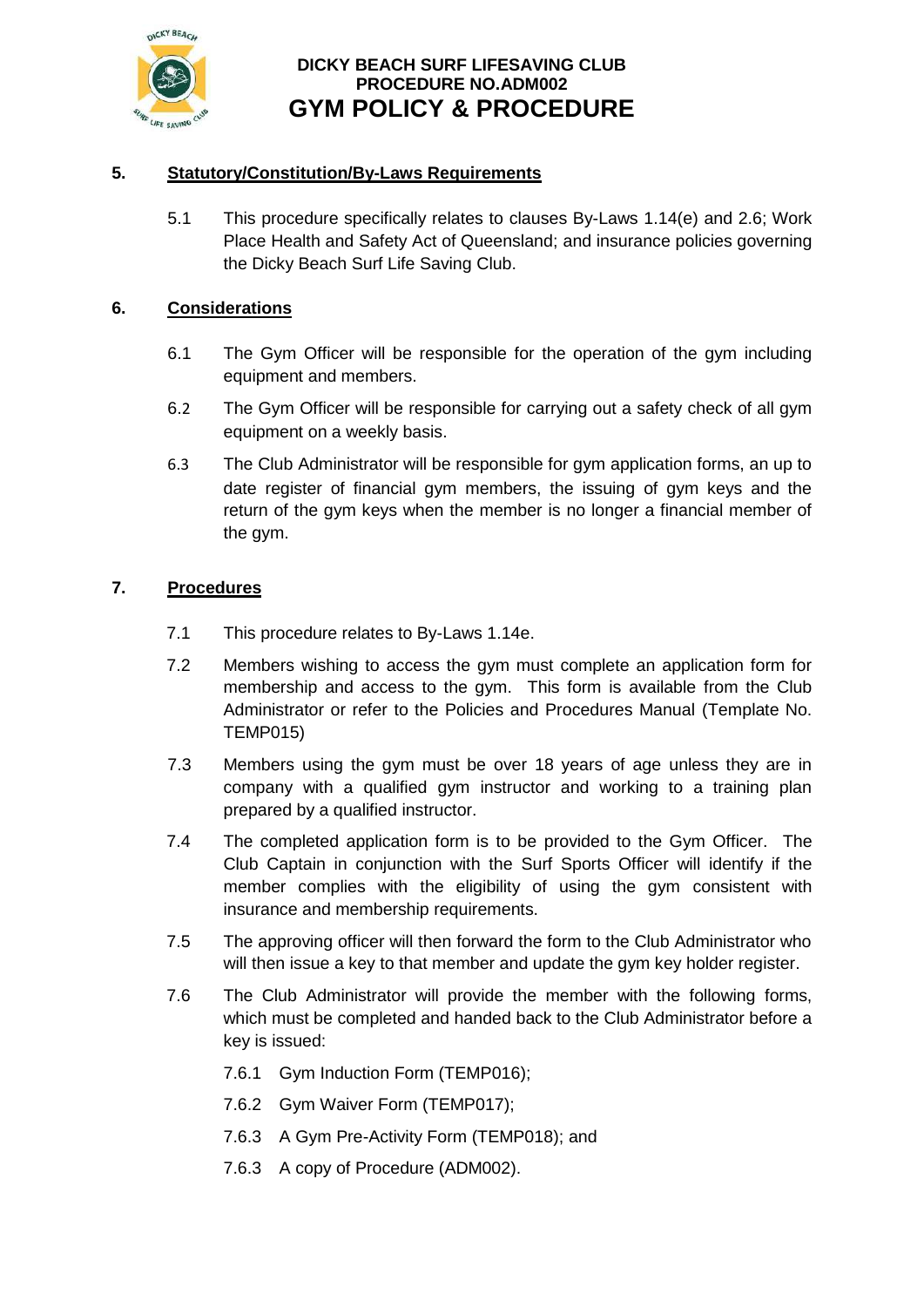

- 7.7 Prior to using the gym at any time, members are to sign in and out in the appropriate register found inside the gym.
- 7.8 The Club Administrator will provide a monthly updated list of gym members to the:
	- 7.8.1 The Gym Officer;
	- 7.8.2 The Club Captain; and
	- 7.8.3 The Surf Sports Officer.

### **8. Gymnasium Code of Conduct**

- 8.1 A member using the gym must write their name and the date in the gym's sign-in / sign-out register. This register is located inside the entrance to the gym.
- 8.2 No smoking, food or drink (other than water bottles or water cooler) is permitted in the gym.
- 8.3 Equipment cannot be removed from the gym without gym officer's approval.
- 8.4 Gym members must bring a towel when using the gym. The towel is for hygiene purposes. Immediately after using the equipment, members are required to wipe each piece of equipment.
- 8.5 The last person in the gym is responsible for switching off all electrical equipment and lights upon leaving the gym.
- 8.6 Lifters must use collars and every set and must not drop weights on the floor.
- 8.7 Lifters must use spotters on all moderate to heavy sets.
- 8.8 Move weights from the racks to the bar only. Do not leave weights on the floor.
- 8.9 Return all equipment to its allocated position.
- 8.10 Gym users must dress appropriately at all times:
	- 8.10.1 Athletic shoes must be worn with laces tied at all times;
	- 8.10.2 Lower body clothing athletic shorts, tights or aerobic outfits;
	- 8.10.3 Upper body clothing t-shirts; singlets, sweat shirts and unaltered tank tops;
	- 8.10.4 Athletic hats are acceptable;
	- 8.10.5 Prescription glasses are permissible. No sunglasses are permitted unless suitable medical evidence supporting the wearing of them is provided;
	- 8.10.6 Any jewellery that may possibly injure a user, including rings and necklaces are not permitted. Small earrings and items that cannot inhibit or injure a user are permitted.
- 8.11 Any user who becomes aware of equipment becoming faulty is to isolate and tag the equipment concerned.